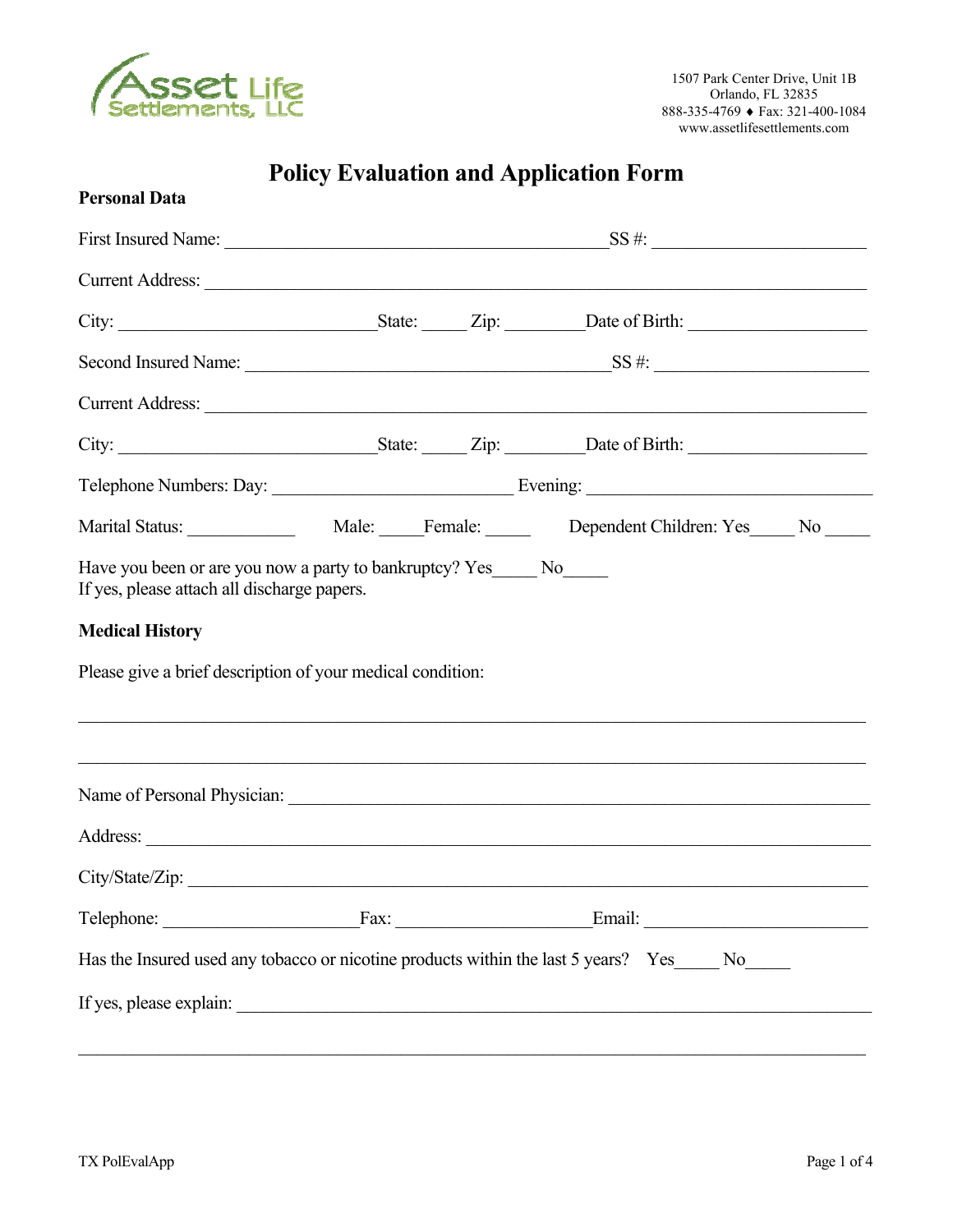| Name                                                                                                                  | Phone                                                                                                                                                                                                                         |
|-----------------------------------------------------------------------------------------------------------------------|-------------------------------------------------------------------------------------------------------------------------------------------------------------------------------------------------------------------------------|
|                                                                                                                       | the control of the control of the control of the control of the control of the control of the control of the control of the control of the control of the control of the control of the control of the control of the control |
|                                                                                                                       | <u> 1999 - Johann John Stone, fransk politiker (f. 1989)</u>                                                                                                                                                                  |
| <b>Policy Owner Information</b>                                                                                       |                                                                                                                                                                                                                               |
|                                                                                                                       | Policy Owner(s):                                                                                                                                                                                                              |
|                                                                                                                       |                                                                                                                                                                                                                               |
|                                                                                                                       | Current Address: et al. 2016. The contract of the contract of the contract of the contract of the contract of the contract of the contract of the contract of the contract of the contract of the contract of the contract of |
|                                                                                                                       | City: $\frac{\text{City:}}{\text{List:}}$                                                                                                                                                                                     |
|                                                                                                                       |                                                                                                                                                                                                                               |
|                                                                                                                       |                                                                                                                                                                                                                               |
| Have you been or are you now a party to bankruptcy? Yes______ No______<br>If yes, please attach all discharge papers. |                                                                                                                                                                                                                               |
| ***Please list any additional owners or Trustees on a separate sheet.                                                 |                                                                                                                                                                                                                               |
| <b>Beneficiary Information</b>                                                                                        |                                                                                                                                                                                                                               |
|                                                                                                                       |                                                                                                                                                                                                                               |
| <b>Life Insurance Policy Information</b>                                                                              |                                                                                                                                                                                                                               |
|                                                                                                                       |                                                                                                                                                                                                                               |
|                                                                                                                       |                                                                                                                                                                                                                               |
|                                                                                                                       |                                                                                                                                                                                                                               |
|                                                                                                                       |                                                                                                                                                                                                                               |
|                                                                                                                       | Policy Owner Type: Circle one: A. Individual B. Trust C. Corporation                                                                                                                                                          |
|                                                                                                                       | Policy Type: Circle one: A. Term B. Whole Life C. Universal Life D. Survivorship E. VUL<br>F .Other                                                                                                                           |
| TX PolEvalApp                                                                                                         | Page 2 of 4                                                                                                                                                                                                                   |

### **Please list the names and phone numbers of any additional Physicians and/or Specialist**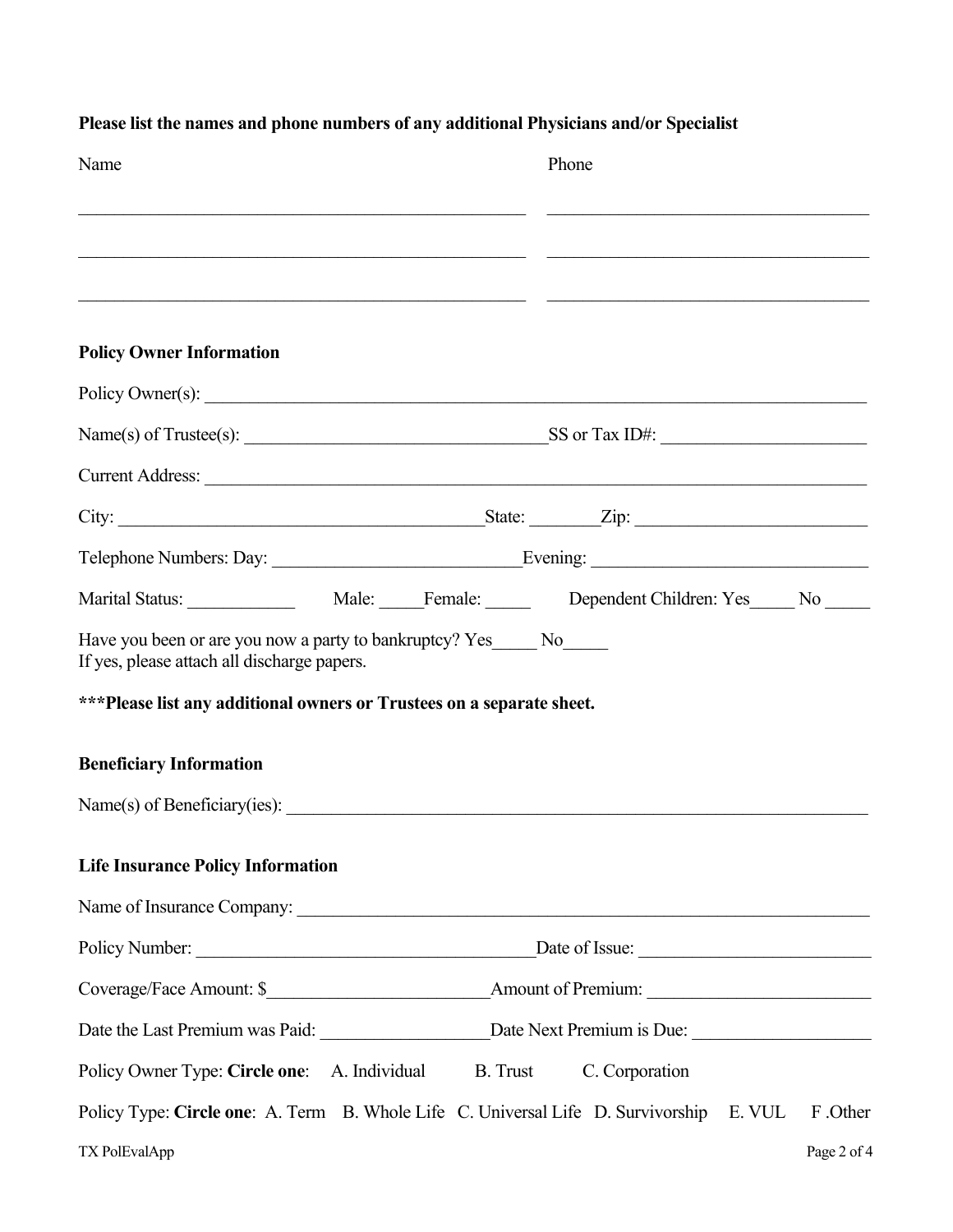Loans: \$\_\_\_\_\_\_\_\_\_\_\_\_\_\_\_\_\_\_\_\_\_\_\_\_\_\_\_\_\_\_\_\_Current Surrender Value: \$\_\_\_\_\_\_\_\_\_\_\_\_\_\_\_\_\_\_\_\_\_\_\_\_\_\_\_\_

Has this Policy ever lapsed? Yes\_\_\_\_\_ No \_\_\_\_\_

What is the Reason for the Sale of this Policy?

#### **Supplemental Life Insurance Policy Information:**

1. Has this Policy or any of its proceeds ever been used as security for a loan made to the original policy owner (or any affiliate of the original policy owner) for the purpose of paying all or part of the ongoing policy premium payments? Yes\_\_\_\_\_ No \_\_\_\_\_

2. If Owner purchased this Policy with financial assistance from a lender or investor ("Financier"), do any of the following apply to the financing?

(a) the original policy owner or the Insured received a financial inducement to finance the premiums: Yes No

(b) the Financier has a potential interest in the death benefit or possible proceeds from the sale of this Policy:  $Yes$  No  $\_\_$ 

 $\_$  , and the contribution of the contribution of the contribution of the contribution of the contribution of  $\mathcal{L}_\text{max}$ 

(c) the financing arrangement included a pre-arrangement to sell this Policy: Yes\_\_\_\_\_ No \_\_\_\_\_

If the answer to question 1 or any of the questions in 2 above is Yes, please provide details:

3. Has there ever been an option or other arrangement of any kind to purchase, sell or transfer any of the following?

(a) the Policy: Yes No

(b) the beneficial interest in the Policy: Yes\_\_\_\_\_ No \_\_\_\_\_

(c) the entity owning the Policy: Yes\_\_\_\_\_ No \_\_\_\_\_

4. Please state the basis for the original policy owner's (if not the Owner) insurable interest in the life of the  $Insured(s):$ 

 $\_$ 

5. Does the Insured require substantial supervision due to concerns about his/her health and safety because of severe cognitive impairment or has the Insured been diagnosed or treated by a licensed member of the medical profession consulted by the applicant for any catastrophic, terminal, life-threatening or chronic illness, disease, or medical condition that will reasonably be expected to result in a life expectancy of twenty-four (24) months or less? Yes No If yes, please describe:

 $\mathcal{L}_\mathcal{L} = \{ \mathcal{L}_\mathcal{L} = \{ \mathcal{L}_\mathcal{L} = \{ \mathcal{L}_\mathcal{L} = \{ \mathcal{L}_\mathcal{L} = \{ \mathcal{L}_\mathcal{L} = \{ \mathcal{L}_\mathcal{L} = \{ \mathcal{L}_\mathcal{L} = \{ \mathcal{L}_\mathcal{L} = \{ \mathcal{L}_\mathcal{L} = \{ \mathcal{L}_\mathcal{L} = \{ \mathcal{L}_\mathcal{L} = \{ \mathcal{L}_\mathcal{L} = \{ \mathcal{L}_\mathcal{L} = \{ \mathcal{L}_\mathcal{$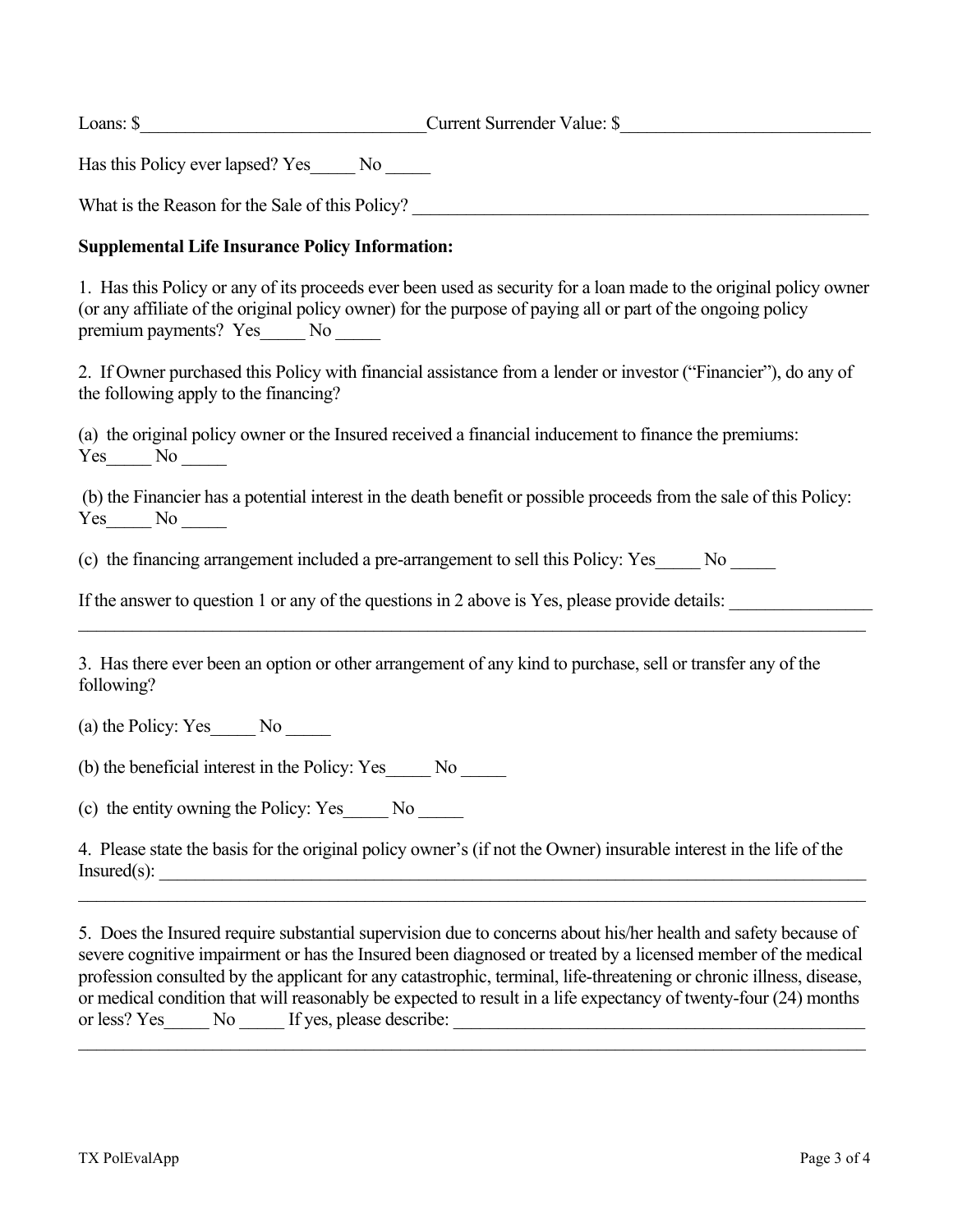6. Of the following daily living activities, **(Circle)** any activity listed below which the Insured can perform only with assistance from another person.

| Eating | Toileting | Dressing |
|--------|-----------|----------|
|--------|-----------|----------|

Mobility Bathing Continence

#### **Fraud Notice**

**"Any person who knowingly presents false information in an application for insurance or a life settlement contract is guilty of a crime and may be subject to fines and confinement in prison."** 

#### **Signatures**

I/We understand that Asset Life Settlements, LLC has a duty to find the most competitive offer available for my/our life insurance policy(ies). Prior to making the decision to sell the Policy, I/We have had the opportunity to discuss any questions about the transaction with other appropriate professionals such as my/our lawyer, accountant and tax advisor or have freely chosen not to do so.

I/We agree in the absence of fraud, all statements made by me/us shall be deemed representations and not warranties and that all of the information is true and correct to the best of my/our knowledge. I/We acknowledge receiving the required fraud warning notice by my/our signature below.

| Signature of Insured 1                                                               | Printed Name of Insured 1      | Date |
|--------------------------------------------------------------------------------------|--------------------------------|------|
| Signature of Insured 2                                                               | Printed Name of Insured 2      | Date |
| Signature Policy Owner–( <i>if other than insured</i> ) Printed Name of Policy Owner |                                | Date |
| Signature Policy Owner 2–( <i>if applicable</i> )                                    | Printed Name of Policy Owner 2 | Date |
| Signature of Witness                                                                 | Printed Name of Witness        | Date |
| Signature of Broker                                                                  | Printed Name of Broker         | Date |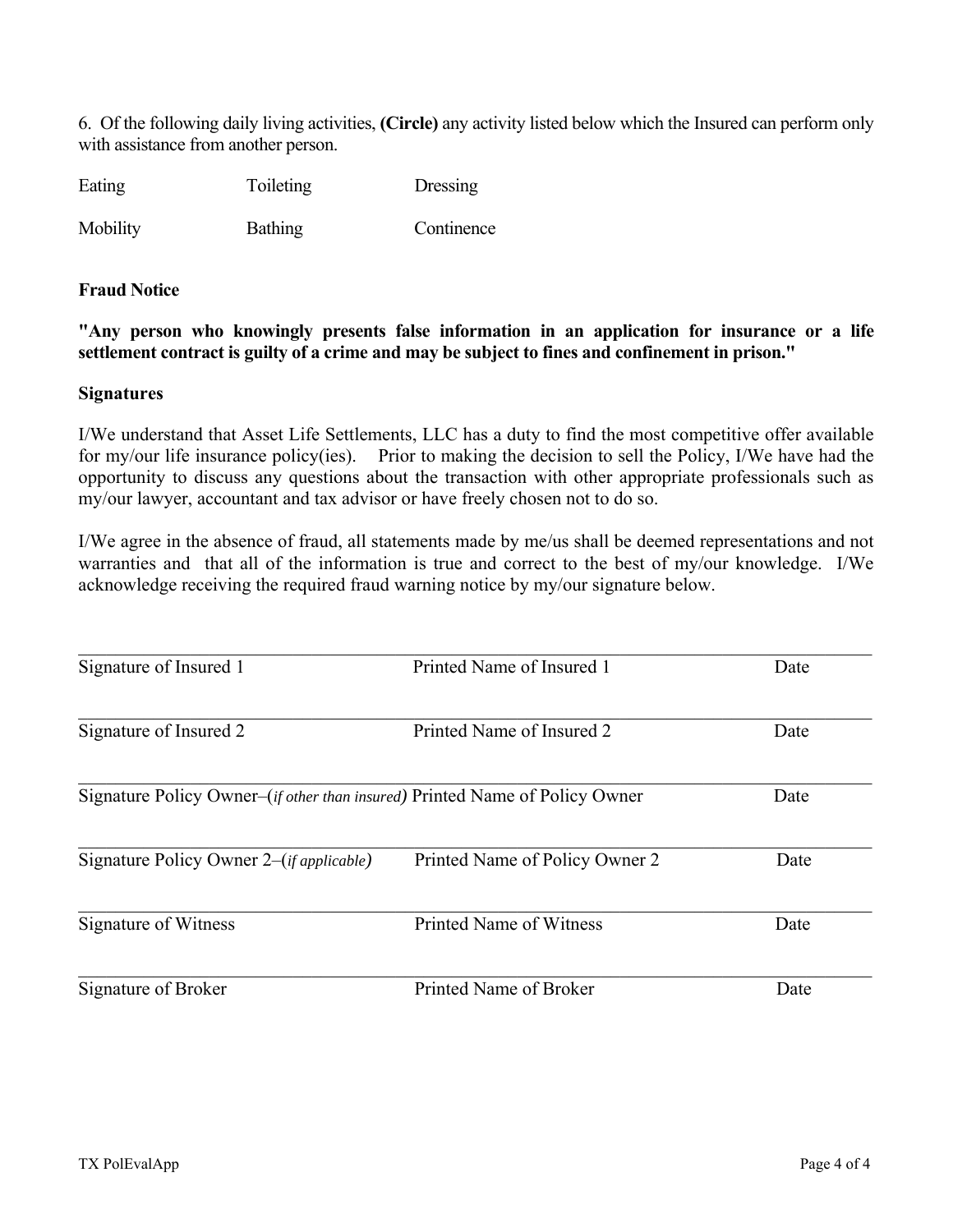

1507 Park Center Drive, Unit 1B Orlando, FL 32835 888-335-4769 Fax: 321-400-1084 www.assetlifesettlements.com

## **Disclosure To Owners**

(To be signed no later than the date of application for any life settlement contract)

### **Important-Read This Disclosure Document Before Signing A Life Settlement Contract.**

**You should carefully read all of the following information and seek financial, insurance, tax and other advice where appropriate.**

1. The fact that possible alternatives to life settlement contracts exist, including accelerated benefits offered by the issuer of the life insurance policy.

2. The fact that some or all of the proceeds of a life settlement contract may be taxable and that assistance should be sought from a professional tax advisor.

3. The fact that the proceeds from a life settlement contract could be subject to the claims of creditors.

4. The fact that receipt of proceeds from a life settlement contract may adversely affect the recipients' eligibility for public assistance or other government benefits or entitlements and that advice should be obtained from the appropriate agency.

5. The fact that the owner has a right to terminate a life settlement contract within 15 days of the date the contract is executed by all parties and the owner has received the disclosures described in this section, that rescission, if exercised by the owner, is effective only if both notice of the rescission is given and the owner repays all proceeds and any premiums, loans, and loan interest paid on account of the provider during the rescission period, and that if the insured dies during the rescission period, the contract is considered rescinded subject to repayment by the owner or the owner's estate of all proceeds and any premiums, loans, and loan interest to the provider.

6. The fact that proceeds will be sent to the owner within three business days after the provider has received the insurer or group administrator's acknowledgement that ownership of the policy or interest in the certificate has been transferred and the beneficiary has been designated in accordance with the terms of the life settlement contract.

7. The fact that entering into a life settlement contract may cause the owner to forfeit other rights or benefits, including conversion rights and waiver of premium benefits that may exist under the policy or certificate of a group policy, and that assistance should be sought from a professional financial advisor.

8. The amount and method of calculating the compensation, including anything of value, paid or given, or to be paid or given, to the broker, or any other person acting for the owner in connection with the transaction.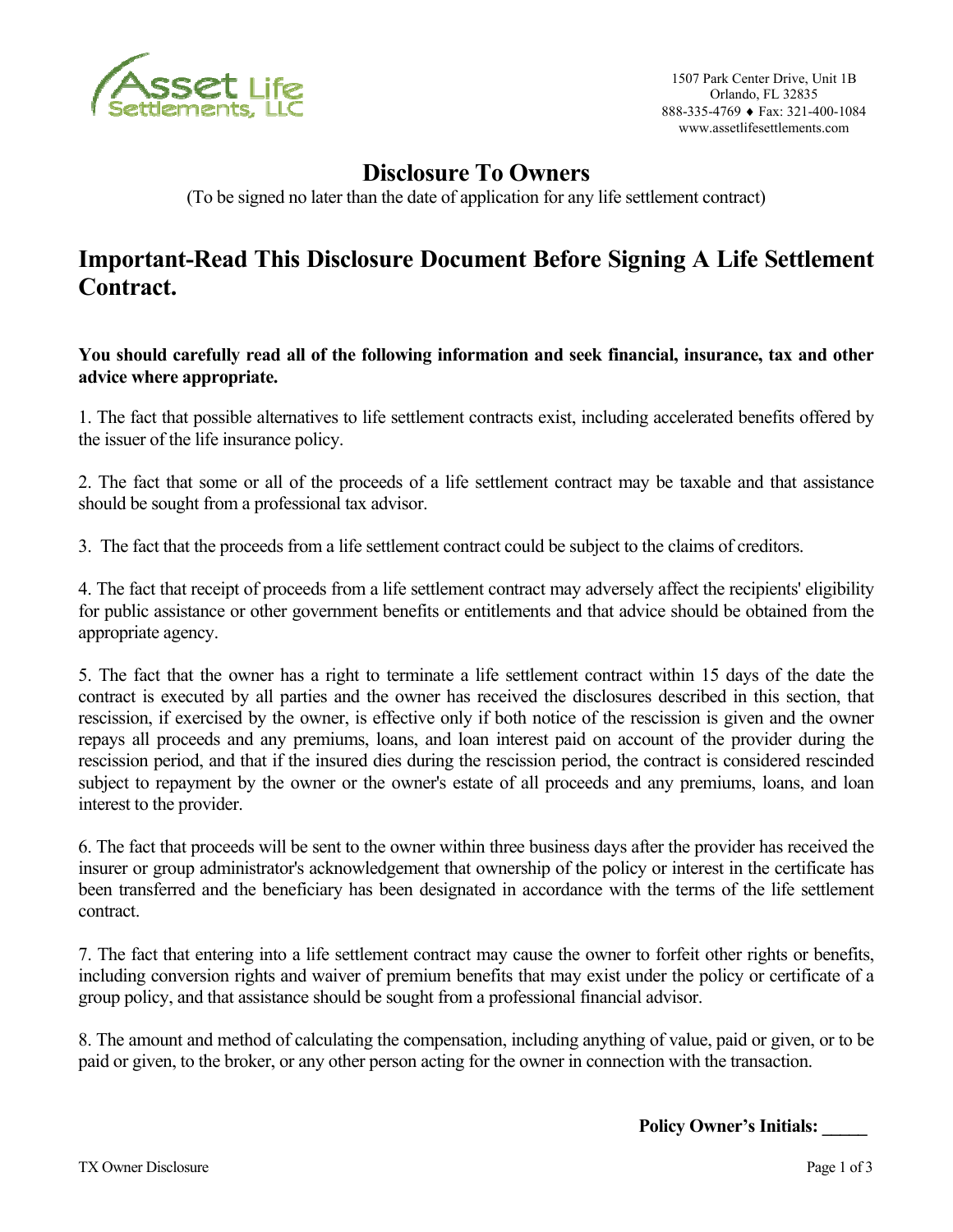9. The date by which the funds will be available to the owner and the identity of the transmitter of the funds.

10. The fact the commissioner requires delivery of a buyer's guide or a similar consumer advisory package in the form prescribed by the commissioner to owners during the solicitation process.

11. The following language: "All medical, financial, or personal information solicited or obtained by a provider or broker about an insured, including the insured's identity or the identity of family members or a spouse or a significant other, may be disclosed as necessary to effect the life settlement contract between the owner and provider. If you are asked to provide this information, you will be asked to consent to the disclosure. The information may be provided to someone who buys the policy or provides funds for the purchase. You may be asked to renew your permission to share information every two years".

12. The fact the commissioner requires providers and brokers to print separate signed fraud warnings on the applications and on the life settlement contracts as follows: Any person who knowingly presents false information in an application for insurance or a life settlement contract is guilty of a crime and may be subject to fines and confinement in prison."

13. The fact the insured may be contacted by either the provider or broker or an authorized representative of the provider or broker for the purpose of determining the insured's heath status or to verify the insured's address and that this contact is limited to once every three months if the insured has a life expectancy of more than one year, and not more than once per month if the insured has a life expectancy of one year or less.

14. The affiliation, if any, between the provider and the issuer of the insurance policy to be settled.

15. That a broker represents exclusively the owner, and not the insurer or the provider or any other person, and owes a fiduciary duty to the owner, including a duty to act according to the owner's instructions and in the best interest of the owner.

16. The fact that you will be provided with the name, address, and telephone number of the provider.

17. The name, business address, and telephone number of the independent third party escrow agent, and the fact that the owner may inspect or receive copies of the relevant escrow or trust agreements or documents.

18. The fact that a change of ownership could in the future limit the insured's ability to purchase future insurance on the insured's life because there is a limit to how much coverage insurers will issue on one life.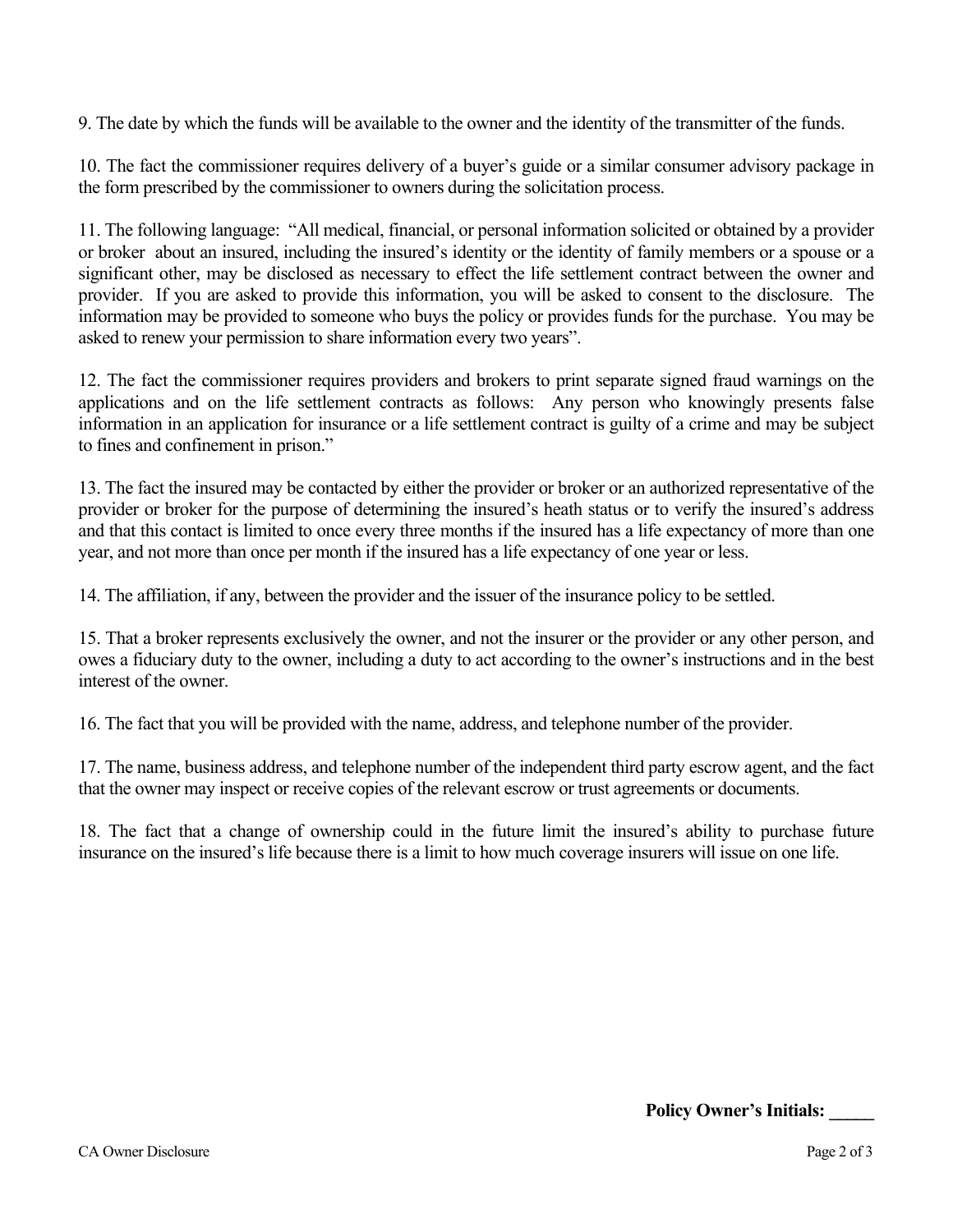**LIFE INSURANCE POLICY OWNER'S ACKNOWLEDGMENT: I have read and received a copy of the disclosure form entitled "Disclosures to Owners", to which this acknowledgement is attached. Further, I/we have received the consumer information booklet entitled "Important Information You Should Know Before Entering Into a Life Settlement" or a similar booklet to keep for my/our records.**

| Signature of Insured 1                                                               | Printed Name of Insured 1      | Date |
|--------------------------------------------------------------------------------------|--------------------------------|------|
| Signature of Insured 2                                                               | Printed Name of Insured 2      | Date |
| Signature Policy Owner–( <i>if other than insured</i> ) Printed Name of Policy Owner |                                | Date |
| Signature Policy Owner 2–( <i>if applicable</i> )                                    | Printed Name of Policy Owner 2 | Date |
| Signature of Witness                                                                 | Printed Name of Witness        | Date |
| Signature of Broker                                                                  | Printed Name of Broker         | Date |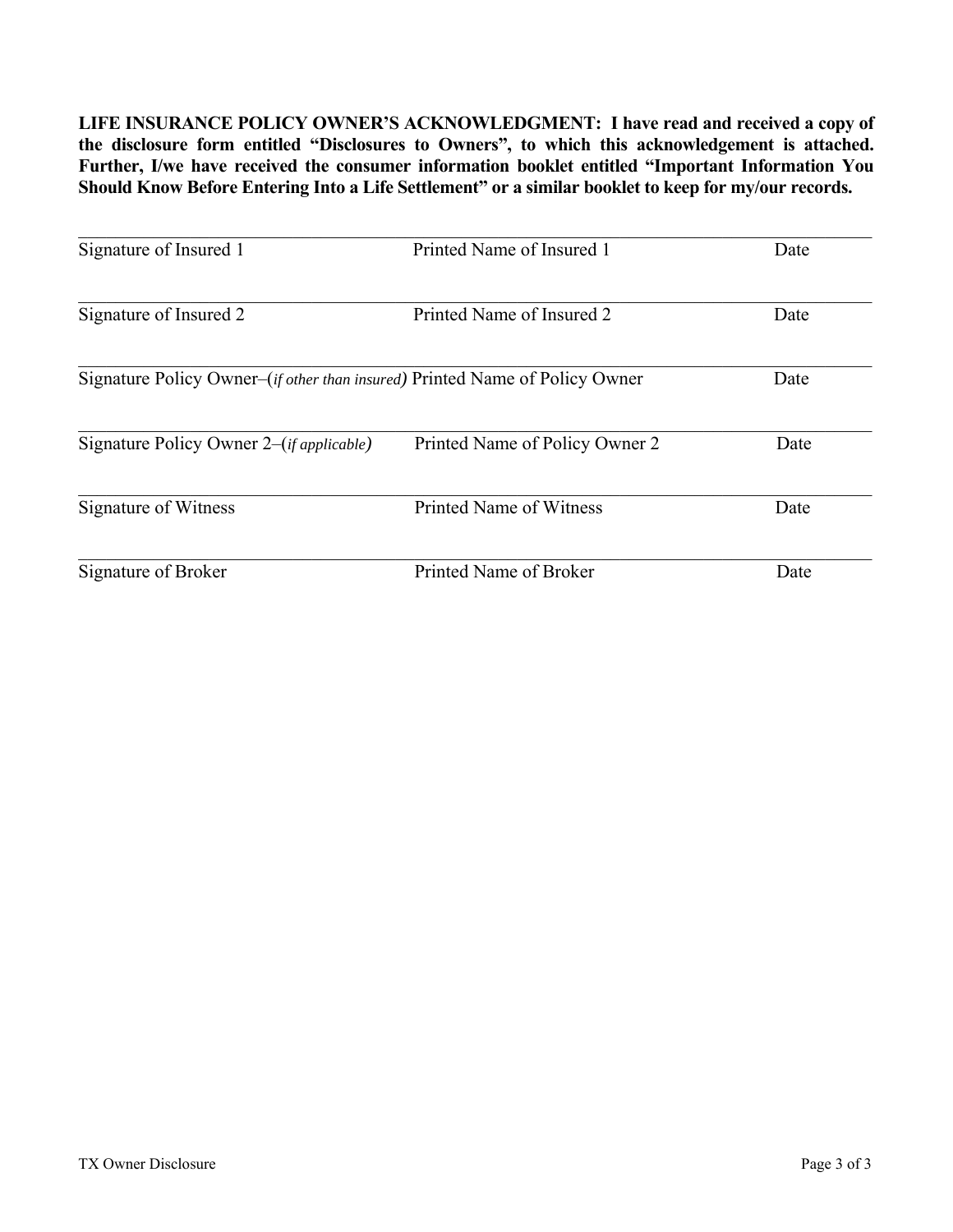

### **Authorization to Release Information**

The undersigned is the owner of, or named insured under, one or more life insurance policies identified below. In order to effect a life settlement contract between the owner and a life settlement provider, or to effectuate the sale or transfer of a life settlement contract or a settled policy, or interest therein, the undersigned each hereby consent to the release of information to the authorized recipients specified herein.

Information Authorized to be Released: Any information (1) concerning or related to the identity of the owner of, or the named insured under, the life insurance policies identified below, (2) that there is a reasonable basis to believe could be used to identify the insured or owner, and (3) concerning or related to the owner's or insured's financial or medical information may be released to the authorized recipients (as defined below). Such information may include (but is not limited to): the name, address, telephone numbers, social security number, tax records, medical records, credit information and other non-public personal information of or related to the insured or the owner, or representative thereof; and the related insurance policy number(s).

Authorized Recipients of Information: Information authorized to be released hereunder may be released to (1) any life settlement broker, (2) any life settlement provider (a "life settlement provider"), (3) any person who may seek to purchase from such life settlement provider any life insurance policy insuring the below identified insured's life or other insurance product owned by the below identified owner, (4) any financing entity of a life settlement provider, including, but not limited to, any of its underwriters, lenders, purchasers of securities and credit enhancers, (5) any service provider, including, but not limited to, any life expectancy estimator, escrow agent or post-purchase policy servicer, (6) any life insurance or annuity company that has issued a life insurance policy insuring the below identified insured's life, and (7) any of the respective affiliates, directors, officers, employees, agents, representatives, independent contractors, accountants, actuaries, attorneys and other representatives and advisors, and successors and assigns of any of the persons or entities covered in the immediately foregoing clauses (1) through (6) inclusive (each, an "authorized recipient"). Each authorized recipient in receipt of information authorized to be released by this authorization may share any such information with any other authorized recipient as if such other authorized recipient had received such information directly from the undersigned.

The undersigned each certify that this authorization has been made freely, voluntarily and without coercion and that the information shown below is accurate and complete to the best of the undersigned's knowledge. The undersigned each understands that the undersigned each may revoke this authorization any time and that any revocation of this authorization will not apply to information that has already been released in response to this authorization. Redisclosure of the undersigned's information by those receiving the above authorization may be accomplished without the undersigned's further written authorization and may no longer be protected. The undersigned releases any authorized recipient from any and all liability for actual or alleged damages to the undersigned as a result of good faith compliance with this authorization. This authorization shall remain valid and shall expire, twenty-four (24) months from the date signed hereof, provided that this authorization shall be of no force or further effect if a life settlement contract is not effected. The undersigned each acknowledge receipt of a copy of this authorization.

A copy of this authorization may be accepted as an original. This authorization may be sent via facsimile transmission.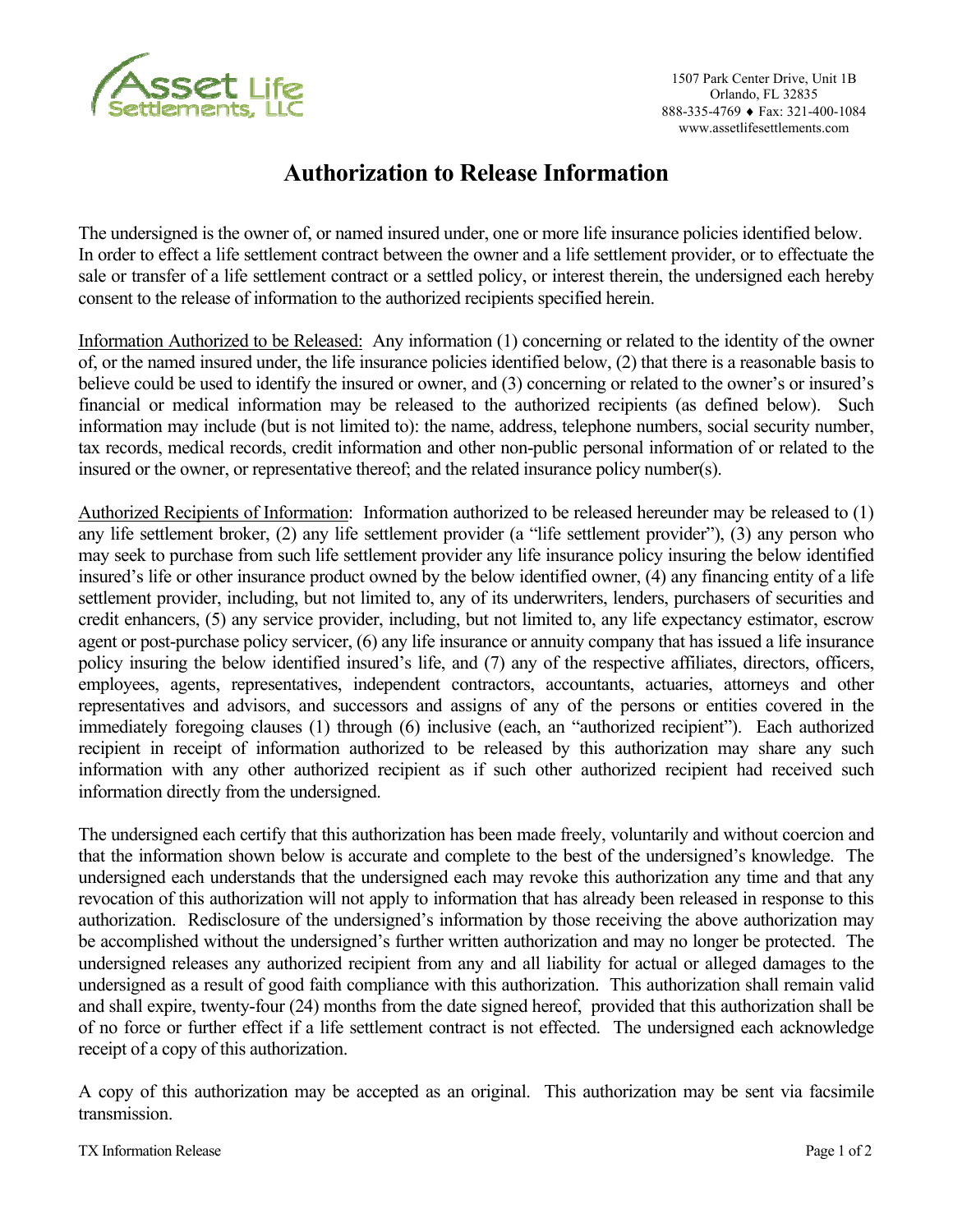### **Life Insurance Policy Information**:

| <b>Insurance Company</b>         | Policy Number                |          |  |
|----------------------------------|------------------------------|----------|--|
| <b>Insurance Company</b>         | Policy Number                |          |  |
| <b>Insurance Company</b>         | Policy Number                |          |  |
| <b>Policy Owner Information:</b> |                              |          |  |
| <b>Signature Policy Owner</b>    | Printed Name of Policy Owner | Date     |  |
| <b>Street Address</b>            |                              |          |  |
| City                             | State                        | Zip Code |  |
| Signature of Witness             | Printed Name of Witness      | Date     |  |
| <b>Insured Information:</b>      |                              |          |  |
| Signature Insured                | Printed Name of Insured      | Date     |  |
| <b>Street Address</b>            |                              |          |  |
| City                             | State                        | Zip Code |  |
| Signature of Witness             | Printed Name of Witness      | Date     |  |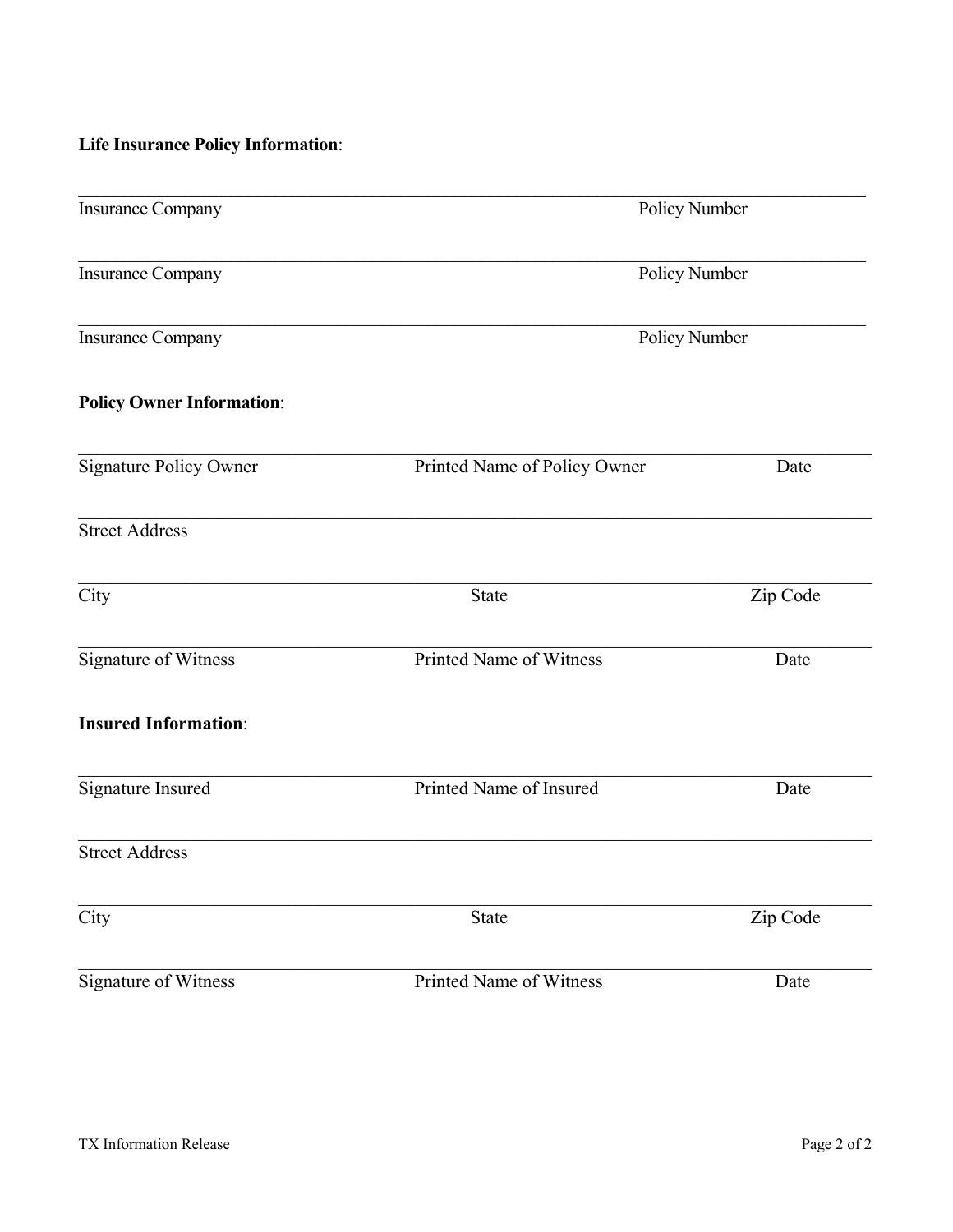

### **Authorization for Disclosure of Protected Health Information (HIPAA Compliant)**

I, the undersigned individual, authorize the disclosure of my protected health information ("PHI") as defined under the applicable privacy regulations promulgated pursuant to the Health Insurance Portability and Accountability Act of 1996 ("HIPAA") as follows:

1. Classes of Persons Authorized to Disclose My Protected Health Information: I authorize each doctor, hospital, nurse, pharmacy, physician, physician practice group, laboratory and any other type of health care provider (each, an "Authorized HCP") having any PHI about me to disclose any and all of my PHI as provided under this authorization. I acknowledge that all of my PHI in the possession or control of any authorized HCP is necessary for the purpose for which this authorization is given as described below. I authorize each Authorized HCP to rely upon a photostatic or facsimile copy or other reproduction of this authorization.

 2. Classes of persons authorized to Receive My Protected Health Information: I authorize each Authorized HCP to disclose my PHI under this authorization to (a) Asset Life Settlements, LLC, (b) any life settlement provider, (c) any person who may seek to purchase any life insurance policy insuring my life or other insurance product I own, (d) any financing entity of a life settlement provider, including, but not limited to, any of its underwriters, lenders, purchasers of securities and credit enhancers, (e) any life expectancy estimator, (f) any life insurance company that has issued a life insurance policy insuring my life, and (g) any of the respective affiliates, agents, employees, representatives, advisors, successors and assigns of any of the persons or entities covered in the immediately foregoing clauses (a) through (f), inclusive (each, an "Authorized Recipient").

3. Description of Protected Health Information and Purpose of Disclosure: This authorization shall apply to any and all of my health and medical data, information and records, whether or not personally or individually identifiable or protected under any federal or state confidentiality or privacy laws or regulations, including information relating to psychiatric or neuropsychiatric conditions, AIDS/HIV and/or drug or alcohol abuse/treatment. The purpose of this authorization and all disclosures of my PHI made under this authorization are for purposes of allowing the Authorized Recipient (a) to analyze, assess, evaluate or underwrite my health or medical condition, or life expectancy, in connection with the possible sale of any life insurance policy, or certificate of life insurance, under which my life is insured to any Authorized Recipient and (b) to monitor, track or verify my health or medical status and condition in connection with any life insurance policy under which my life is insured, that any Authorized Recipient purchases.

4. Expiration of Authorization: This authorization shall remain valid until, and shall expire, two (2) years from the date hereof.

5. Right to Revoke Authorization: I acknowledge and understand that I may revoke this authorization any time with respect to any Authorized HCP by notifying such Authorized HCP in writing of my revocation of this authorization and delivering my revocation by mail or personal delivery at such address designated to me by such Authorized HCP; provided, that, any revocation of this authorization shall not apply to the extent that the Authorized HCP has taken action in reliance upon this authorization prior to receiving written notice of my revocation.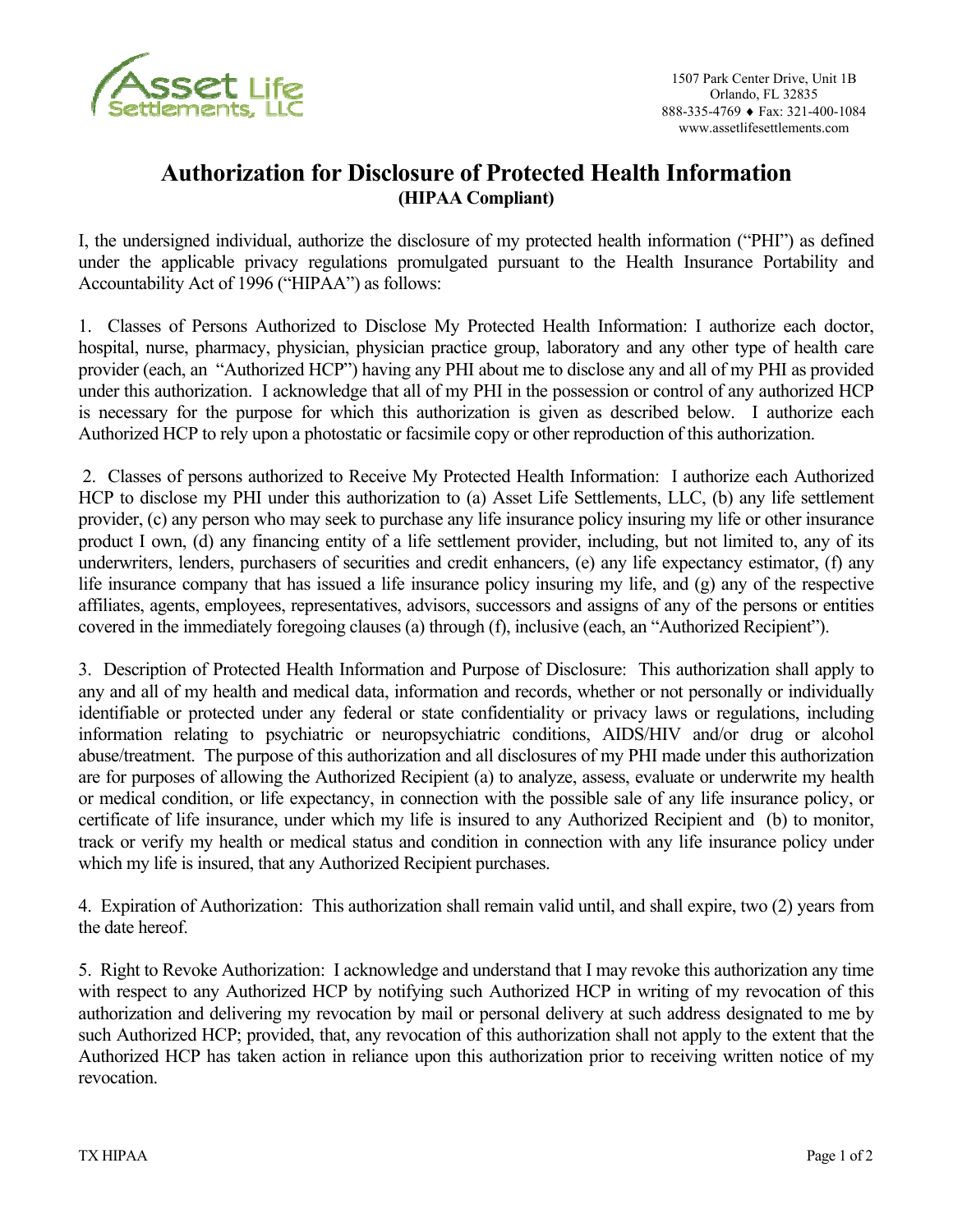6. Inability to Condition Treatment, Payment, Enrollment, or Eligibility for Benefits on Provision of Authorization: I understand that no authorized HCP or other covered entity may condition my treatment, payment, enrollment or eligibility for benefits on whether I sign this authorization.

I understand that this authorization is not a consent or an authorization requested by a health care provider, health care clearinghouse or health plan covered by the privacy regulations promulgated pursuant to the Health Insurance Portability and Accountability Act of 1996 (the HIPAA Privacy Regulations"). I further understand that, as a result of this authorization, there is the potential for my PHI that is disclosed by any Authorized HCP to an Authorized Recipient to be subject to redisclosure by the Authorized Recipient and my PHI that is disclosed to such Authorized Recipient may no longer be protected by the HIPAA Privacy Regulations.

I certify that I am executing and delivering this authorization freely and unilaterally as of the date written below and that all information contained in this authorization is true and correct. I further certify that this authorization is written in plain language and that I have retained a copy of this signed authorization for future reference.

INDIVIDUAL:

| Signature of Insured                                                                 | Printed Name of Insured        | Date |
|--------------------------------------------------------------------------------------|--------------------------------|------|
| Signature Policy Owner–( <i>if other than insured</i> ) Printed Name of Policy Owner | Date                           |      |
| Signature Policy Owner 2–( <i>if applicable</i> )                                    | Printed Name of Policy Owner 2 | Date |
| Signature of Witness                                                                 | <b>Printed Name of Witness</b> | Date |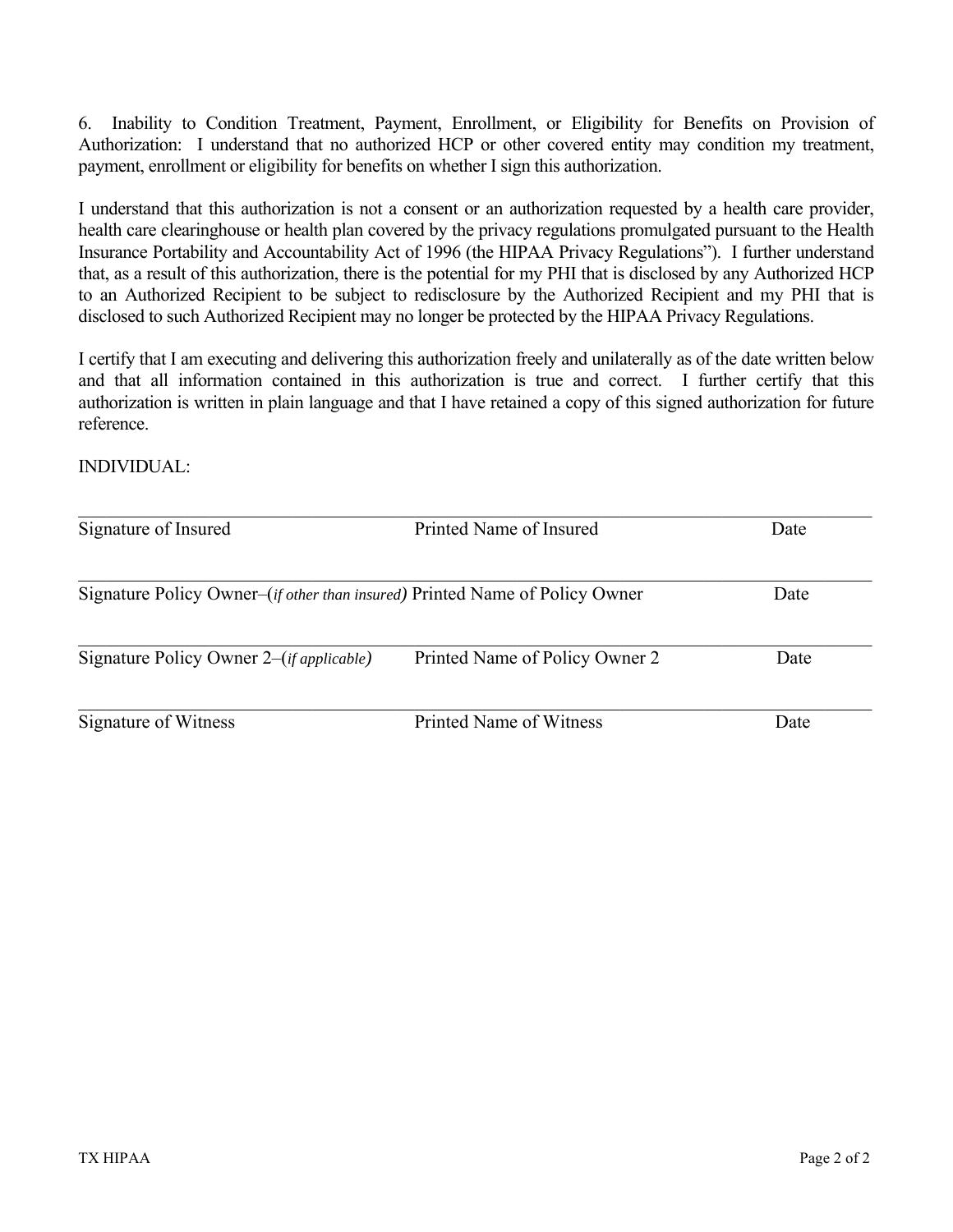

## **Authorization for Release of Policy Information**

| I hereby request and authorize                                                               | (Insert Name of Insurance)                                                                                                 |
|----------------------------------------------------------------------------------------------|----------------------------------------------------------------------------------------------------------------------------|
| Company), the issuer of life insurance policy number                                         | , owned by                                                                                                                 |
|                                                                                              | (Insert Name of Policy Owner), and insuring the life                                                                       |
| of                                                                                           | (Insert Name of Insured), to release to Asset Life                                                                         |
|                                                                                              | Settlements, LLC, and/or its agents, successors, assignees, and affiliates, and their authorized representatives, any      |
|                                                                                              | and all information concerning the above policy (including any conversions thereof or replacements therefore). This        |
|                                                                                              | includes, but is not limited to, a complete copy of all policies and policy forms, master policies and certificates for    |
|                                                                                              | any group policies, all applications, policy illustrations, verification of coverage forms, annual or periodic statements, |
|                                                                                              | premium information, change of ownership forms, change of beneficiary forms, and collateral and/or absolute                |
|                                                                                              | assignment forms, as well as all other information reflecting ownership and benefits payable under the policy, liens       |
| and assignments, premium waivers, and all provisions of the policy related to the foregoing. |                                                                                                                            |

In order to effect a life settlement contract between the owner and a life settlement provider, or to effectuate the sale or transfer of a life settlement contract or a settled policy, or interest therein, the undersigned each hereby consent to the release of information to the authorized recipients specified herein.

This Authorization shall be effective and remain valid for twenty-four (24) months from the date of signature entered below. However, if any governing law or regulation limits this authorization to a shorter period of time, then this Release shall remain in force for the maximum period of time allowed by law.

I agree that any copy or facsimile of this Authorization shall be as valid as the original. I acknowledge and understand that I may revoke this authorization any time by notifying Asset Life Settlements, LLC in writing of my revocation of this authorization by mail or personal delivery to the address stated herein provided that any revocation of this authorization shall not apply to the extent that the authorized recipient has taken action in reliance upon this authorization prior to receiving written notice of my revocation.

This Authorization may be signed in counterparts if required to complete execution. This Authorization is effective as to each Insured and each Policy Owner immediately upon witnessing of such individual's signature, and is not conditioned upon signature by other insureds or Policy Owners. It shall be sufficient that the signature on behalf of each party appear on one or more such counterparts. However, witnesses must sign the same sheet at the same time as signature of the person whose signature is being witnessed.

#### EXECUTED BY THE POLICY OWNER AS FOLLOWS:

| Signature Policy Owner   | Printed Name of Policy Owner   | Date |
|--------------------------|--------------------------------|------|
| Signature of Witness     | Printed Name of Witness        | Date |
| Signature Policy Owner 2 | Printed Name of Policy Owner 2 | Date |
| Signature of Witness     | <b>Printed Name of Witness</b> | Date |
| TX Policy Release        |                                |      |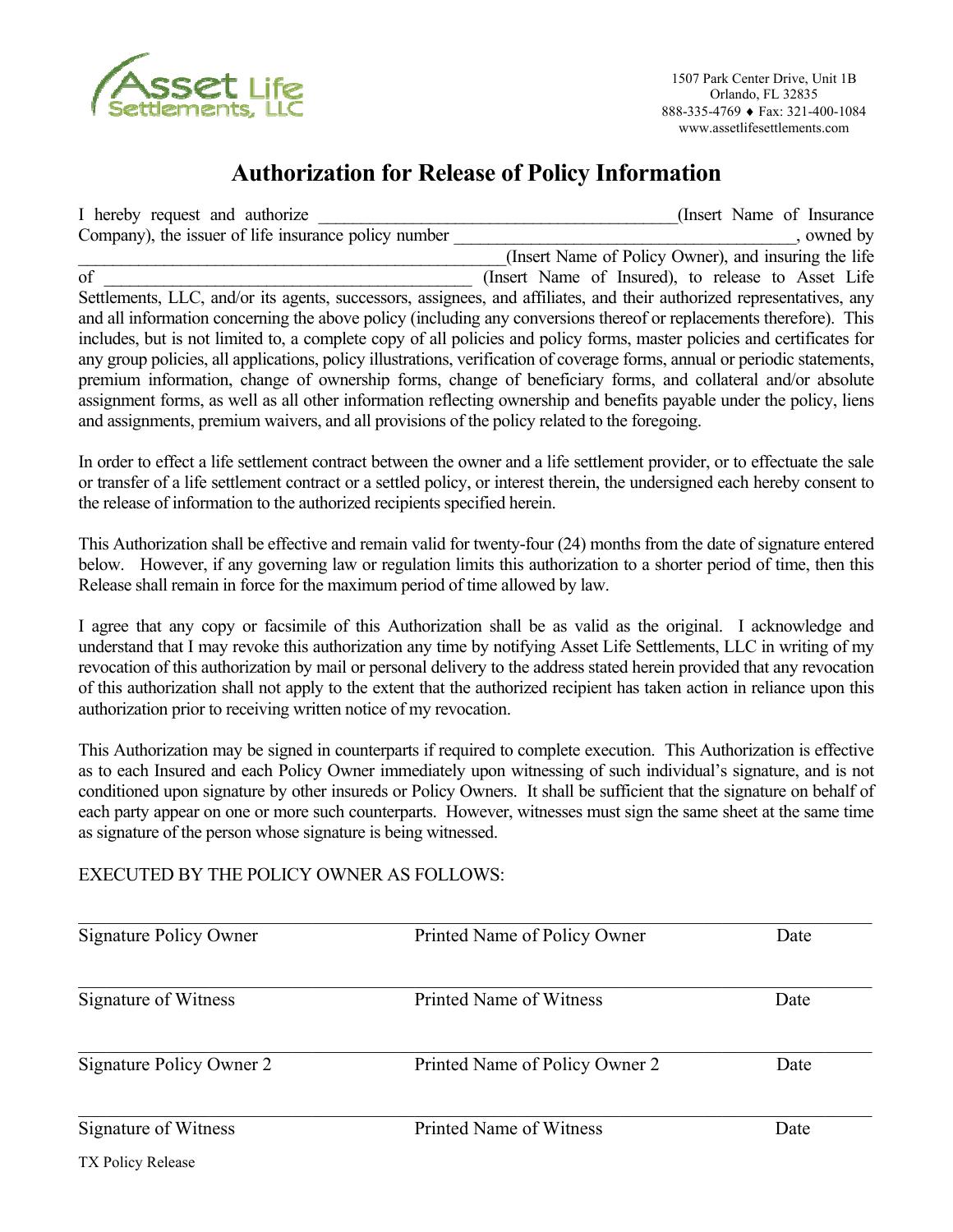

### **General Information**

#### **What is the purpose of this shopper's guide?**

The State of Texas requires the delivery of this guide to assist Texas residents who are the original owners of a life insurance policy that they are considering selling. Questions related to investing in life settlements should be directed to the Texas State Securities Board.

#### **What is a life settlement?**

A life settlement is the sale of a policy for an amount less than the policy's expected death benefit. Only the owner of a policy may sell the policy. The owner may be a different person than whose life is covered by the policy. A life settlement offers a policy owner the opportunity to get a portion of the death benefit while the insured is still alive.

#### **How does a life settlement work?**

The person that buys a life insurance policy from the owner is called a life settlement provider (provider). The owner may also choose to hire a life settlement broker (broker) to negotiate the life settlement contract with a provider. Providers and brokers will ask you and the insured to complete an application and medical release forms so they can get information from your life insurance company and the medical records of the insured.

If you qualify, the provider will make an offer to purchase your policy. If you accept the offer, the provider will ask you to sign a contract.

#### **Are providers and brokers licensed by the state?**

Life settlement providers and brokers must be licensed by the Texas Department of Insurance (TDI). You may check to see if they have a license here: www.tdi.texas.gov/life/viaintro.html.

#### **What is my policy worth?**

Texas law requires that the minimum value for a life settlement contract be greater than a cash surrender value or accelerated death benefit available at the time you apply for a life settlement contract. Providers will base the amount of the offer on facts such as how long the insured is expected to live, the amount you pay for premiums, the rating of your insurance company, and your policy's provisions (such as a waiver of premium). You may want to get quotes from several providers to ensure you get the best offer.

#### **Will personal information remain confidential?**

A provider or broker may not share any financial, medical, or personal information about the owner or insured with anyone, including your family members, unless there is written approval to share the information. Any written approval must show who may get the information and why it will be released. The provider or broker may share the information with someone who buys the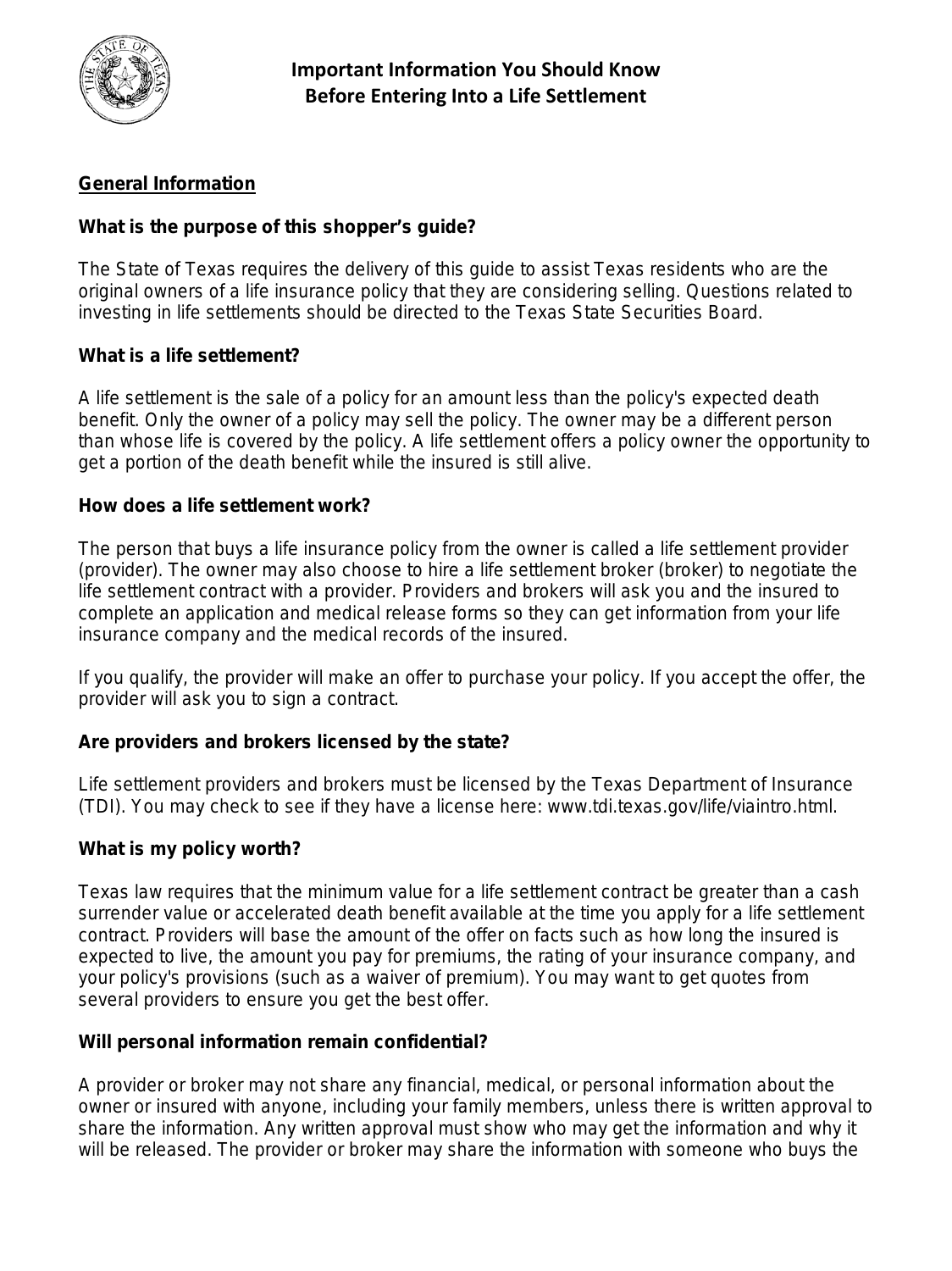policy or provides funds for the purchase. The provider or broker may ask the individual to renew permission to share information every two years.

#### **What should I know about a life settlement contract?**

Once sold, your policy might be resold to entities or individuals not licensed by TDI. A broker represents the policy owner exclusively. A broker owes a fiduciary duty to the owner, including a duty to act according to the owner's instructions and in the best interest of the owner.

The provider or broker must provide the owner with consumer disclosures, including the compensation the provider will receive, all offers and counteroffers, risks related to taxes and government benefits, and other additional information. Read these disclosures carefully.

TDI must approve all life settlement contract and disclosure forms.

Entering a life settlement will affect:

- whether your beneficiaries will receive any benefits from the policy
- any policy cash values, loans, or dividends
- some rights or benefits, including conversion rights and waiver of premium benefits that may exist under the policy

In addition, a life settlement may affect:

- your taxes
- your ability to receive supplemental social security income, public assistance, and public medical services including Medicaid
- your debt obligations, creditors, personal representatives, trustees in bankruptcy, and receivers in state or federal court may try to take away the money you receive for your life settlement
- the ability to obtain future life insurance
- life insurance coverage on spouses or other family members, if the policy (or any riders attached to it) covers their lives

Talk to an attorney, accountant, estate planner, financial planning advisor, tax advisor, social services agency, or your insurance company or agent to find out what effect selling your policy will have on you.

#### **Can an owner keep a portion of the policy's benefits?**

Yes. Some providers offer policy owners the opportunity to retain a portion of the death benefits.

#### **What if my policy includes extra coverages like accidental death, future increases in the death benefit, or coverage for other family members? Do these affect my settlement?**

You may contact your insurance company or agent to see if your policy includes extra coverages.

If your policy includes a benefit for accidental death, your settlement might not include the additional death benefit. The additional death benefit will remain payable to your beneficiaries or your estate.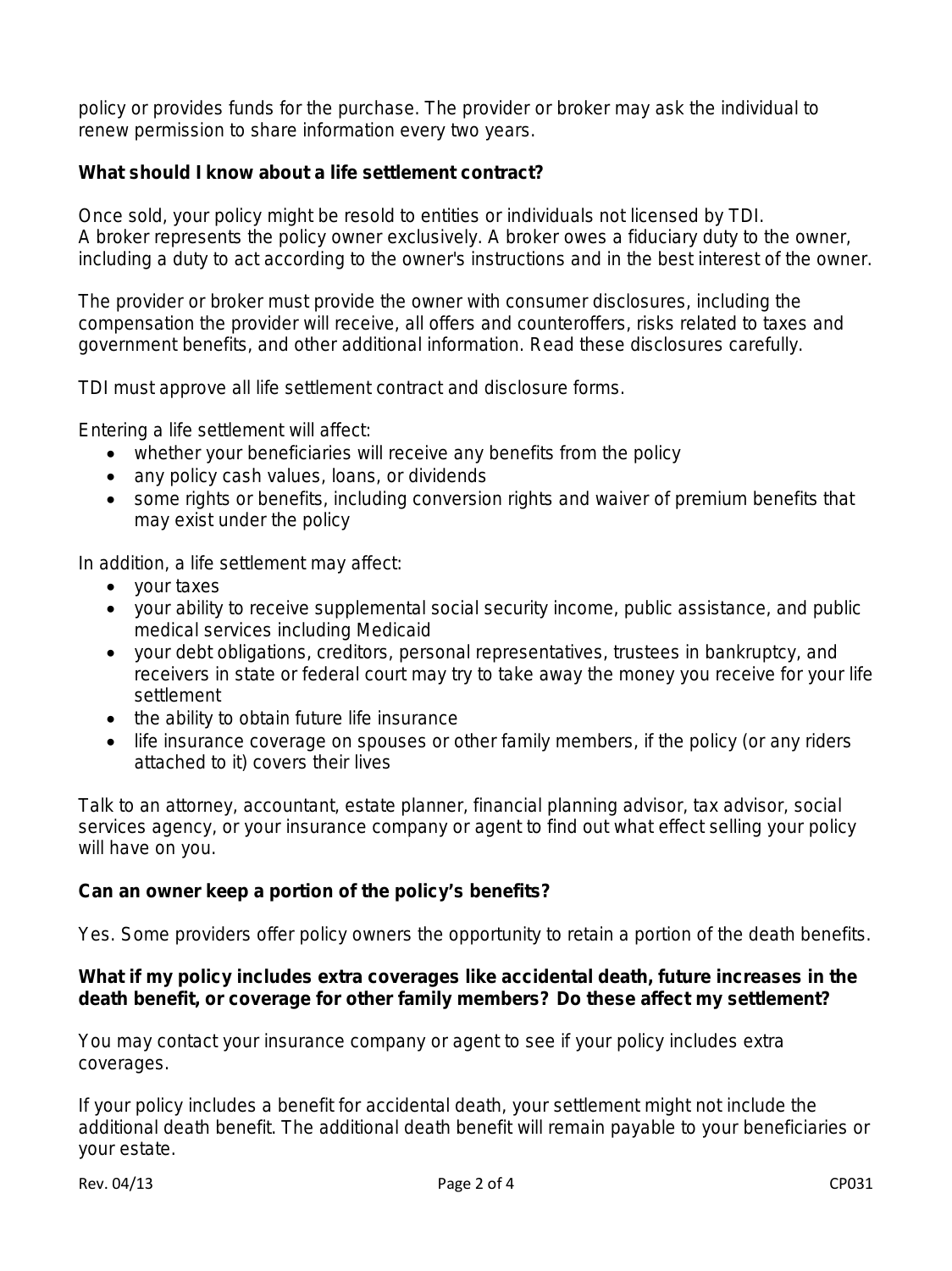If your policy provides future increases in the death benefit, ask how much the provider is paying you for the purchase of this benefit.

If your policy is a joint policy or provides coverage on the lives of other family members or anyone other than yourself, there may be a possible loss of coverage for those people.

#### **Are there other options available besides selling my policy?**

Your insurance company might offer options, such as accelerated death benefits, loans, and surrender of the policy for its cash value. Before selling a life insurance policy, contact your insurance company or agent to see what options are available.

#### **After you sell your policy**

#### **When and how will I get my money?**

A provider must send you the money within three business days after it receives notice from the insurer or group administrator that ownership of the policy has been transferred.

#### **What if I change my mind?**

You may cancel a life settlement contract at any time up to the 15th day after the date of the contract. To cancel the life settlement contract, you must return any money the provider paid to you, along with any premiums, loans, and loan interest the provider paid. Remember to arrange with the provider to have the insurance company transfer the ownership of the policy back to you.

#### **What if the insured dies shortly after selling the policy?**

If the insured dies within 15 days after the execution of the contract, the provider must rescind the settlement contract if you or your estate repays all money to the provider, along with any premiums, loans, and loan interest the provider paid.

#### **What happens after I get my money?**

After the provider has paid you, it may begin to check on the health of the insured. If the life expectancy of the insured is one year or less, the providers may check health status once per month. If the insured is expected to live for more than one year, contact is limited to once every three months.

#### **What if the insured doesn't want to be contacted about his or her health status?**

The insured may appoint another adult to be contacted. That person must be someone who is in regular contact with the insured. The insured can change the contact person at any time by sending a written notice to the provider.

#### **How will I know who will be calling about the insured's health status?**